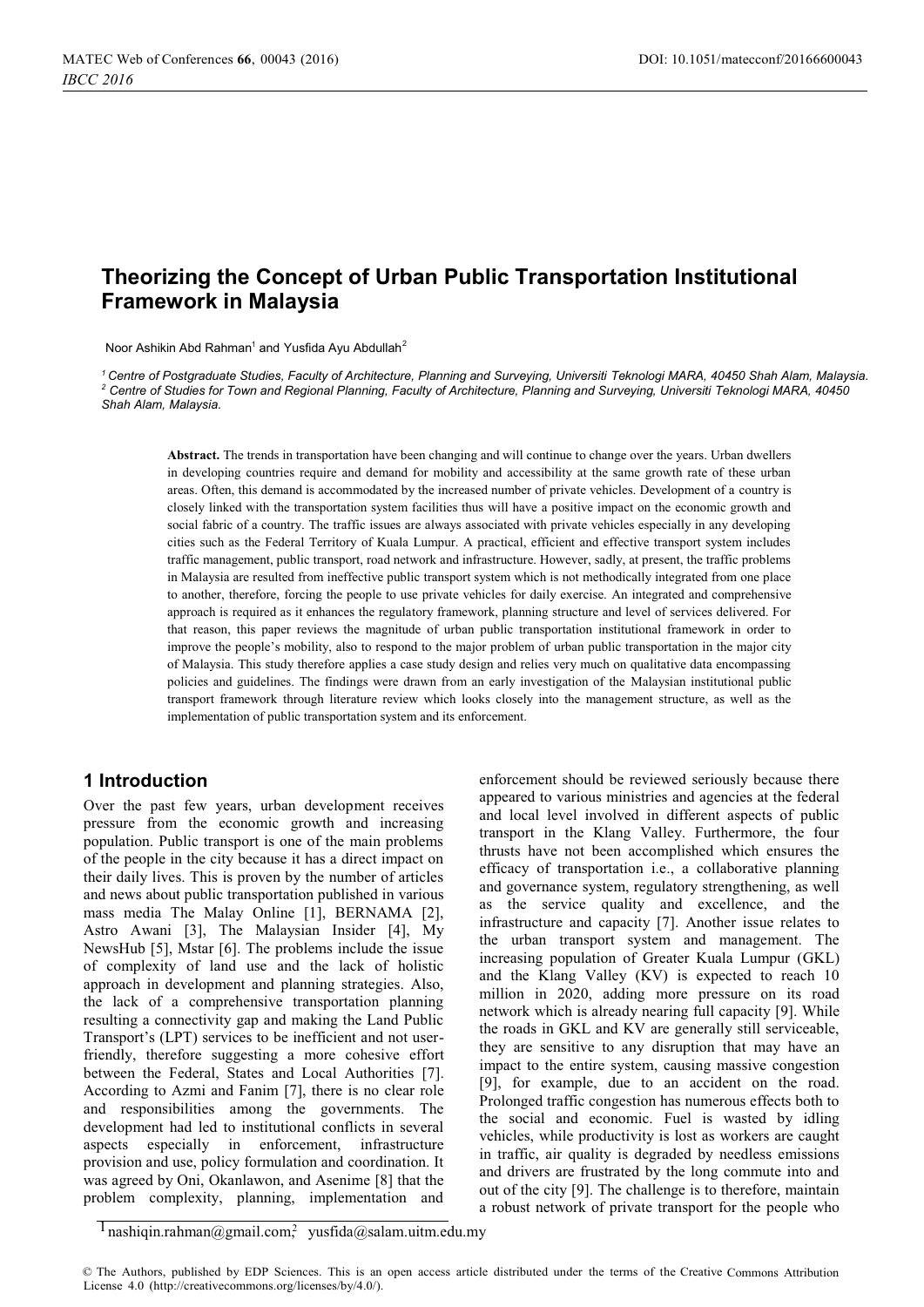can afford private vehicles but also to practice an efficient public transportation networks and institutional framework that people can choose. The importance of a pragmatic institutional framework because it ideally covers a range of an organisational structure, including its regulations, policies, services and management of the whole system. It is therefore a form of linkages that ensures an effective flow of information from one part of a system to another [10].

Urban transport management approach had previously focused on methods to solve the problem of traffic congestion by building more roads and encourages the use and purchase of private vehicles. One of the main causes of traffic congestions in Kuala Lumpur (KL) is the substantial number of private vehicles with only a single occupant. This happens because of the very poor public transport system [4]. The inconsiderate Malaysian drivers was also claimed to be another reason [11]. The problem of congestion is generally caused by the lack of emphasis on managing the vehicles' movement and the lack of integration of public transport services [12]. The government, with the cooperation of the public, can resolve these issues by improving the driving behaviour, frequencies and intensities of buses plying the roads of KL. Looking at the Government Transformation Programme's (GTP) strategy, the ratio of private and public transport is still below the target with 12% in 2014 and when the government is trying to increase it to 25%, which is when the public transportation system will become the preferable mode of urban transport [9].

With regards to those continuing issues, this paper, therefore, seeks to examine the significance of urban public transportation institutional framework in order to improve the people's mobility, and to respond to the major problems of urban public transportation in KL. Given that intention, this paper will review the current literature on public transportation and analyse its institutional framework, and thereafter suggests a fitting approach.

## **2 Urban Public Transportation**

## **2.1 The Background of Urban Public Transportation in Malaysia**

Malaysia is experiencing rapid development in order to achieve the *Vision 2020,* and because of this, an efficient transportation system is needed to enhance the productivity and encourages economic activities, thereby increasing the national output and competitiveness [13]. Kuala Lumpur itself is a booming city facing immense challenges in trying to accommodate additional private cars every year and the increased of motor vehicles is faster than the population growth [9]. The city struggles with air pollution and traffic congestion thus reduces the Quality of Good Life [14]. It is just not enough to rely on factors of convenience to encourage the behaviour of using public transport. Individuals, however, still prefer to purchase private cars instead of using public transport [15]. Individuals were seen as reluctant of being in a crowded train with strangers [16]. It is for these reasons that the policy makers should learn to understand the unique needs of the general public especially in terms of their dependency on private vehicles before committing to new major projects related to transportation.

 Public transportation is, therefore, a cornerstone of a nation's economy which provides a transit medium for daily mobility and the link between the people and their jobs, education and entertainment. Service coverage, travel time, reliability, park and ride facilities, comfort and safety are among the determining factors towards encouraging public transportation as a mode of choice [17]. However, integrating land use and public transportation requires an orderly co-ordination and consensus from all related agencies.

 Needless to say, public transportation system is being taken seriously especially in KL. This includes the multiple vehicle services designed to transport customers on local and regional routes. Public transportation is therefore provided to the general public by means of cars, buses, vans and trains, either privately or publicly owned. It also includes shared passenger services like taxicab, carpooling or hired buses which are not hired together with strangers without private arrangement.

 The key to an affordable and sustainable public transport system is to consider the actual demand, region's characteristic, government policies and financial condition and to put in place a transportation system that suits the local condition. A good system requires a combination of various elements.

## **2.2 Integration of Urban Public Transportation System**

The term 'integration' in public transport is similar to the concept of intermodal which is generally used for the transport of goods. This concept is usually defined as a system that provides seamless public transport services for passengers and covers a wide range of concepts. Netherlands Transport Research and Training [18] quotes by European Cooperation Project [18] and Poorjafari [18] defines integration as:

*"The organisation process through which elements of the passenger transport system (network and infrastructure, tariffs and ticketing, information and marketing, etc are across modes and operators, brought into closer and more efficient interaction, resulting in a overall positive enhancement to the overall state and quality of the services linked to the individual travel components"*

 This definition however goes further and includes a wider incorporation with other transport modes and nontransport services such as town planning, environment and social policies [18]. There are a variety of measures and practices to strengthen the integration within and amongst the public transport system such as physical and network, fare, information and institutional. A common institutional framework is the key instrument to land use planning, travel demand and integrated public transport services. This combination is important to improve the cooperation and coordination among authorities or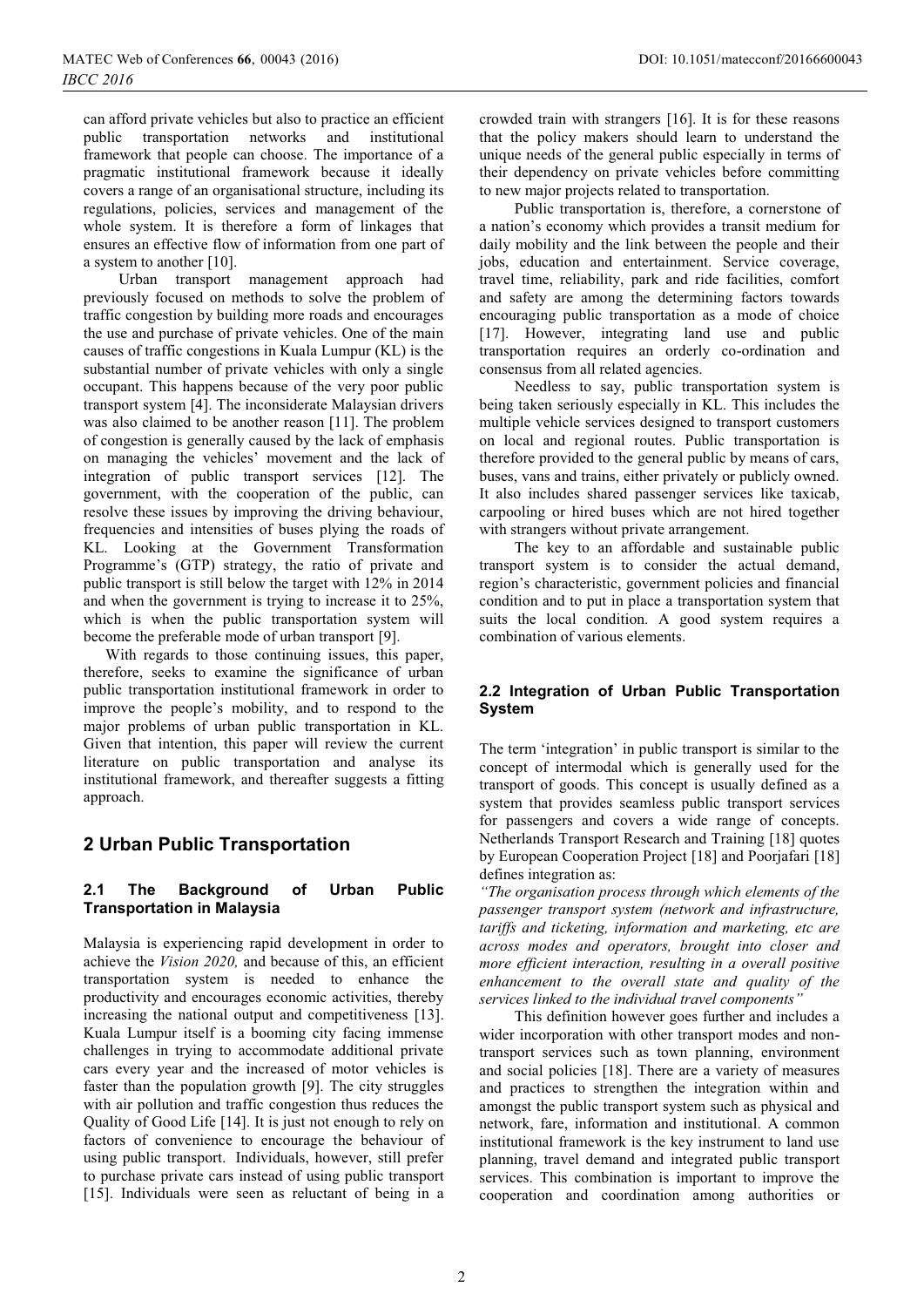government agencies, public transport sectors and between private and public operators. Integration can occur through four (4) manners such as incorporation between policy instruments involving different modes, integration between policy instruments involving infrastructure provision, management, information and pricing, integration between transport measures and land use planning policies etc. [18]. Integration is not a definite status and should be improved continuously within different public transport modes and also between public transport and other transport modes. Integration can be implemented and achieved at different levels. However, the higher level of integration is achieved by extending its border beyond the public transport systems by involving other modes of transport and other policies.

 A decent public transport system is taking into account the 'network effect'. This is an inter-connecting train, tram and bus system, where timetables and exchanges correspond and interlock permitting 'anyplace to-anyplace' traverse a city. It also has a system of public transport lines where the structure is simple and the timetable is steady, making it easy for the people to learn and comprehend it. While public transport critics regularly assert that public transport just works in populaces with high thickness, the confirmation indicates something else [19].

### **2.3 Institutional Framework for Transportation Planning and Management System**

Institutions are a set of norms, values and beliefs that have been formed to ensure that targets are achieved while framework is the linkage that supports two or more sub-systems ensuring the easy flow of information or data from one sub-system to another [10]. The major components of the institutional framework include the governance framework (three tiers government), the organisational framework (planning authorities) and legislative framework (planning laws) and administrative framework (structure). Institutional structure is an instrument used to achieve better governance because they have the potential to bring about changes in outcomes. Pinto [20] observed that the best institutional structures for urban governance which have values embedded in the basic purposes of society. The relationship between the institution's framework and its structure would ensure central control and domination in any level of governance. The transportation planning and management system is made of various public and private actors. The issues and problem faced by the planning and management system include a lack of coordination between the public and private sectors, insufficient capability to carry out planning at appropriate scales, enforcement problems [21].

 At present, a range of public and private institutions have responsibilities for transportation in KL. There are a lot of agencies focusing on public transport in Malaysia such as the Prime Minister's Office, Economic Planning Unit (EPU), Ministry of Finance Malaysia, Ministry of Housing, Urban Wellbeing and Local Government, Ministry of Transport Malaysia, Ministry of Works

Malaysia, Ministry of Federal Territories, Ministry of Natural Resources and Environment, Ministry of Home Affairs and also Land Public Transport Commission (SPAD). These agencies are responsible and form part of the institutional framework for urban public transport in Malaysia whether directly or indirectly. Malaysia has a three tier types of government: the federal, state and local government [21]. In general, the Federal Government is responsible for determining national transportation plans, transport policy guidelines and overall administrative matters. Local governments on the other hand, plan, execute and administer road networks and urban transport improvements under their jurisdiction.

 The local government's institutions deal with daily urban transport problems and responsible for the planning, construction and maintenance of transport facilities in their jurisdiction. The City Hall of Kuala Lumpur is governed by its own set of regulations and carries out its own planning, design, implementation and maintenance of road transport among other functions. The function of a local government is very limited as the federal government's institutions determine the general plans and major government financed infrastructural projects. The local government is therefore responsible only for the planning and development of smaller projects [21].

# **3 Research Methodology**

This paper focuses more on reviewing the current literature. It examines the concept and practice of urban public transportation and analysed the public institutional framework. However, further to that, the research will engage a case study approach and therefore investigate the existing institutional framework for urban transportation, including its delivery and management of public transportation by the government and related agencies.

The selected study area to conduct this research is the Federal Territory of Kuala Lumpur (KL) based on its substantial role as the capital city and most popular city in Malaysia amid its continual challenges for public transportation (Figure 1). The city covers an area of 243 km² and with an estimated population of 1.6 million. The local administration is carried out by the Kuala Lumpur City Hall or *Dewan Bandaraya Kuala Lumpur* (DBKL) under the Federal Territories Ministry of Malaysia. Kuala Lumpur City Hall is therefore responsible for KL's urban public transportation institutional framework, working together with the federal government. KL was also chosen for this research because of the immense challenges it faces in trying to accommodate additional private cars every year and the increased of motor vehicles which is faster than the population growth.

It was highlighted that KL needs a suitable and complete network system which provides road accessibility and high quality public transportation service in major routes that provides a seamless transportation system. In supporting the sustainable transport system, these criteria should be emphasised [22]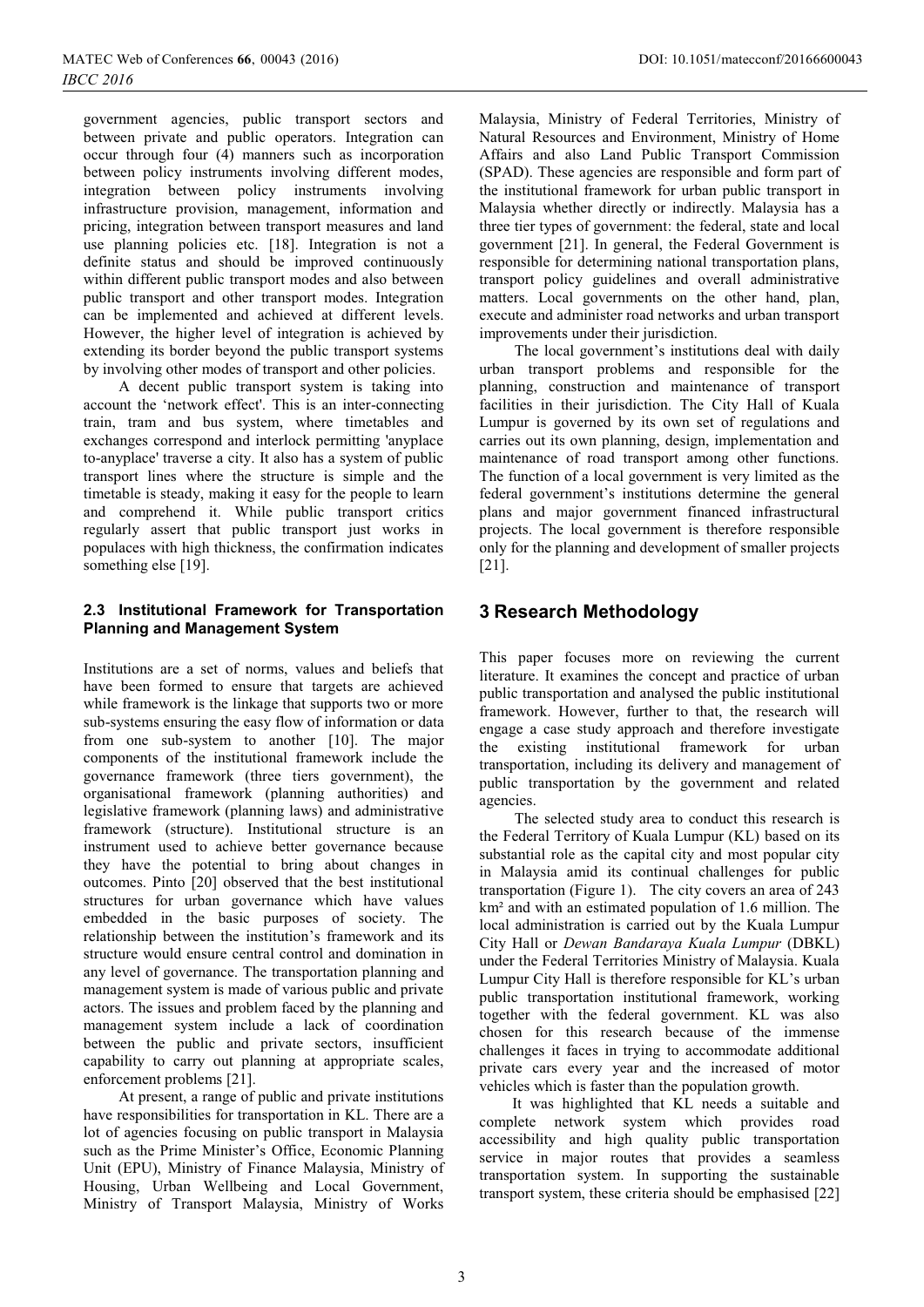such as to enhance the comfort and convenience; improves accessibility to land public transport through an integration of local land use policy and focusing on Transit Oriented Development (TOD); undertakes comprehensive and integrated planning (consider the planning, integration and coordination of all mode of transport); and strengthens institutions role and framework. Hence, the institutional framework structure which involves the administration at the federal, level and local level is crucial in such development.

| <b>THE PROCESS</b>                   |                                                                                                                                                                                                                                |
|--------------------------------------|--------------------------------------------------------------------------------------------------------------------------------------------------------------------------------------------------------------------------------|
| STAGE 1:<br><b>Preliminary Study</b> | <b>PROBLEM STATEMENT</b><br><b>E</b> AIM                                                                                                                                                                                       |
| STAGE 2:<br>Literature Review        | <b>PUBLIC TRANSPORTATION</b><br><b>INSTITUTIONAL FRAMEWORK</b><br>AGENCIES AND PROVIDERS                                                                                                                                       |
| STAGE 3: Data<br>Collection          | <b>RESEARCH METHODOLOGY</b><br><b>CASE STUDY DESIGN</b><br>SELECTION OF CASE STUDY                                                                                                                                             |
| STAGE 4: Analysis<br>and Finding     | THE ISSUE AND PROBLEM OF CURRENT INSTITUTIONAL FRAMEWORKS<br>THE RELIABILITY OF CURRENT POLICY<br>THE STRENGTH & WEAKNESSES OF THE RESPONSIBLE AGENCIES<br>THE EFFECTIVENESS AND IMPORTANCE OF CURRENT INSTITUTIONAL FRAMEWORK |
| STAGE 5:<br>Recommendation           | ۰<br><b>RECOMMENDATION</b>                                                                                                                                                                                                     |

#### **Figure 1. Approach to Case Study**

The factors that influence the selected study area were also based on the urban public transport problem and issues. The lack of coordination and integration between internal and external institutional framework itself especially on administration of urban public transport, the management and operation of public transportation, the system and procedure for project implementation and also the sources of finance are the major contributing to the problem in this field [18].

## **4 Analysis and Discussion**

Based on the study, it was apparent that urban public transportation in KL faces many challenges in relation to its institutional framework (Figure 2):

(a) There is no clear and coherent policy framework where public transport is clearly seen as a key to guarantee the nation's future success. During the Tenth Plan period, Land Public Transport Commission (SPAD) implemented four strategies which focused on strengthening the regulatory framework, increasing transport capacity, promoting seamless connectivity and establishing a robust monitoring and enforcement mechanism. However, The National Land Public Transport Master Plan only guides the formulation of regional master plans and preparation of policy guidelines. Therefore, there it lacks in integration between the urban transport policies and the public transport system itself due to the fact that there is no precise national

policy formulated to overcome the land public transport issues.

- (b) The lack of comprehensive planning is one of the key factors which create connectivity gaps thus rendering the public transport services inefficient and not user friendly. A cohesive and concerted effort between the Federal, States and Local Authority needs to be critically established with clearly defined roles and responsibilities to ensure a seamless system is put in place. The transformation of public transport responsibility led by SPAD in collaboration with various agencies. However, poor coordination among agencies during planning and implementation of the various transport initiatives has led to inefficient utilization of resources such as the construction of urban rail and highway in the same corridor. In addition, public transport improvements require a stronger integration in land use planning and the involvement of local authorities.
- (c) SPAD has established a public transport committee at the state level to guide and consult with state and local authorities. However, the committee had not performed accordingly in the implementation of public transport improvement plan. There appeared to be the lack of coordination between public transport and urban planning. Moreover, the lack of emphasis in terms of transport planning and administration, management and operation of transit systems, institutions for project and program implementation and also shortage of finance are affecting the overall system [12].
- (d) Lack of integration between urban public transport system (public transport unavailability) whereas the five broad categories are important such as physical, network, fare, information and institutional integration and also minimal public transport coverage in certain areas where this is the issues faced by the public [23].



 **Figure 2. Findings of the Research**

Many of the key challenges indentified for the development of land public transport services in Malaysia enfold around the need to strengthen the regulatory framework and improving the level of services for public transport by integrating all of them. The formulation of national policy should become the priority where government needs to recognise the importance of urban mobility issues. There are already many countries around the world where governments are taking concerted action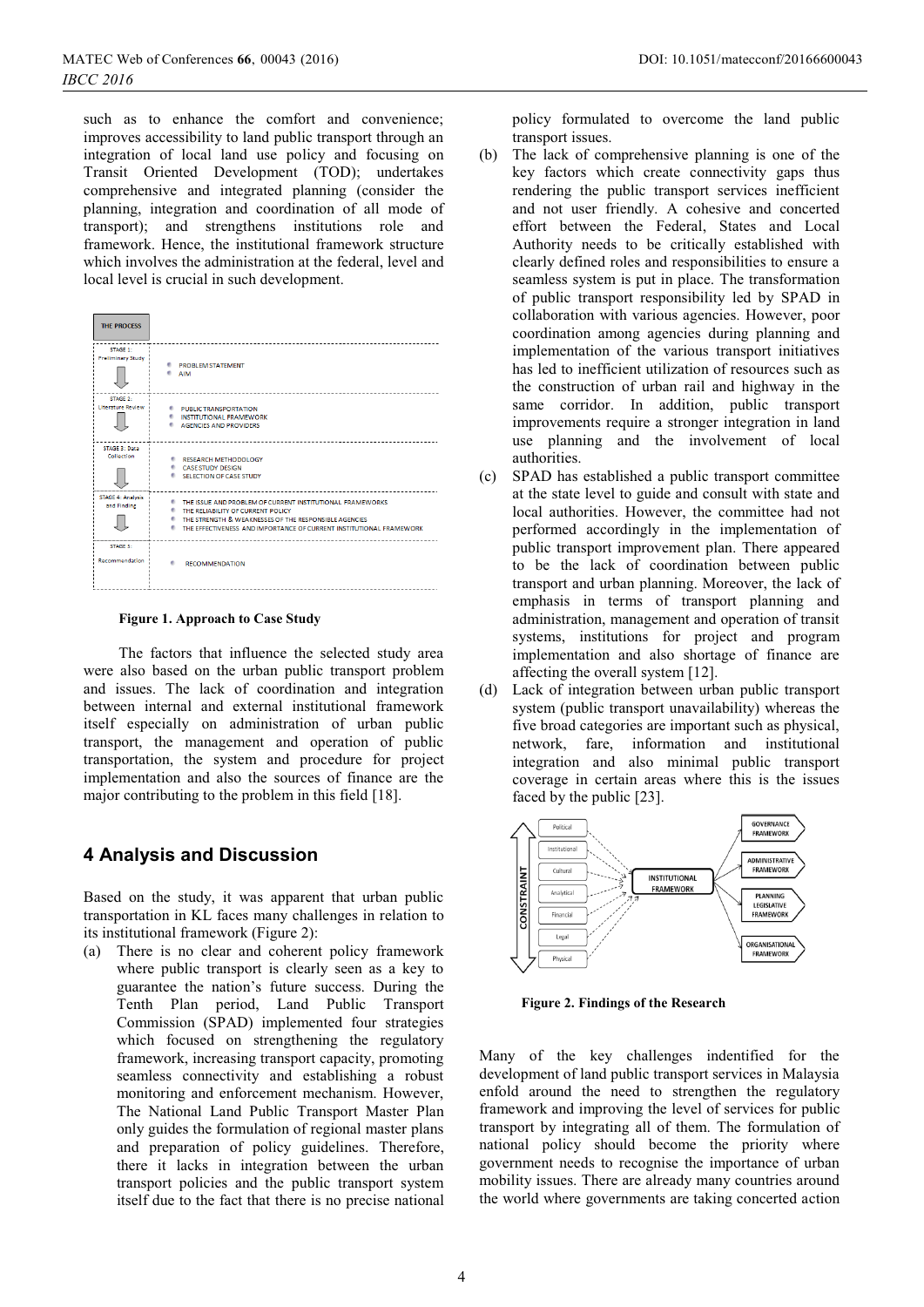on urban mobility including Sweden, Abu Dhabi and Singapore, whereby public transport is clearly seen as key tool to guarantee the nation's future success.

## **5 Recommendations**

The following recommendations are proposed to improve the current institutional framework of urban public transportation in KL particularly, and in Malaysia generally.

(a) Creating A Clear and Coherent Policy Framework and Governance

Successful mobility in cities starts at the very top of the policy-making chain. Government should recognise the importance of urban mobility issues nationally and ensure they are high up on the policy agenda. It is essential to have a national legal and regulatory framework of public transport to become more viable and stable. Clear roles and responsibilities need to be defined for each stakeholder in the mobility supply chain in delivering real results on the ground. A proposed institutional framework for urban public transportation in KL is illustrated below (Figure 3).



#### **Figure 3. Proposed Institutional Framework for Urban Public Transportation in KL**

Through SPAD, there should be a Public Transport Authority who is responsible in ensuring the standards in determining access to key performance benchmark for the entire country. Integrated public transport planning policy should be aligned with the Nation Physical Plan (NPP) and the Public Transport Authority is responsible in mobilizing the cooperation of ministries and agencies of government support related to public transport through a clearer scope of responsibility and performance appraisal. Furthermore, the Klang Valley desirable to have the Regional Public Transport Authority itself where it has jurisdiction to develop a support system for an effective public transport from residential areas to the central of Klang Valley, Kuala Lumpur.

The problems such as lack of institutional and regulatory framework, non-integration of transport to urban planning, mismanagement of traffic can be solved if better coordination between public transport and urban planning would bring many far-reaching benefits. It can help control urban sprawl, foster urban regeneration and promote sustainable transport mode a viable and attractive option. Coordination between these two policy areas can be improved by developing a shared vision across all policy sectors, fostering cooperation between public authorities and private property developers, prioritising public transport-oriented urban design.

(c) Integrating Transport Modes

Integrating transport modes in KL can encourage people to use the public transport. Nevertheless, this is not a straightforward task to achieve and so a coordinated approach is the only way to achieve an integrated and seamless public transport system. All the main players should need to pull in the same direction and different transport modes and different transport companies need to work together (Figure 4). This direction will inevitably requires the synchronisation of the federal agencies, along with other related agencies like SPAD and most importantly the KL City Hall.



**Figure 4. Proposed Urban Public Transportation Strategy** 

An urban transport strategy has been formulated with a long-term policy goal or vision. In addition to strategic policy proposals to achieve the long-term goal, a set of feasible projects and measures must be proposed for implementation accompanied by operation and management requirements.

# **6 Conclusion**

A city like Kuala Lumpur would easily be communicated if the traffic flow runs smoothly and orderly and when there is integration between the public transport systems. Likewise, this can be achieved through good planning. Cities should be able to provide an efficient urban structure and equitable society which all members can easily gain access to all the amenities and enjoy the maximum benefits of city life. Furthermore, the implementation of effective public transport system is the key solution in improving people mobility and also to

<sup>(</sup>b) Integrating Public Transport and Urban Planning